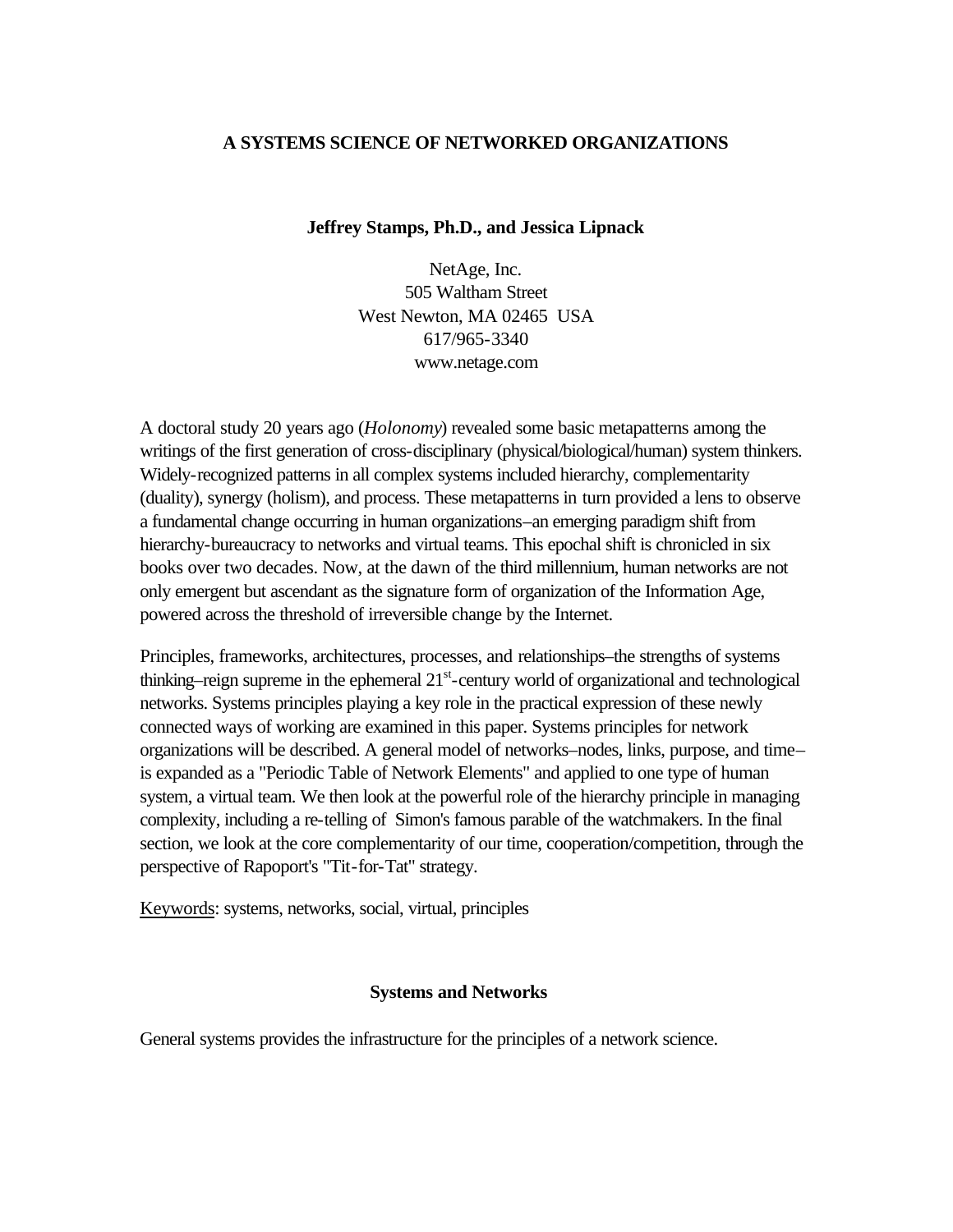Networks–defined generally as nodes in purposeful relationships–are systems, pure and simple. Anywhere a systems concept will work, so will a network concept. Indeed, for many systems, particularly social systems, networks are an easier sell.

In the social world, people do not much love the word "system." It's easy—and often justified—to hate "the system." Some people hate it so much that they are blind to their aversion.

Little wonder. Most traditional systems are "black boxes." Think of the tax system or the international monetary system or even the municipal transit system. Most systems portray themselves as beyond the comprehension and control of ordinary mortals. Traditional systems science often offers an obfuscating self-portrait of systems as black boxes, unfortunately too complicated for just anyone to understand.



**Figure 1: "Glass Box" Network**

With networks, you take the wraps off systems. Instead of "black box" systems, you see "glass" box" networks. The outer boundary of the network whole is transparent. See inside to the parts—the nodes—and to the relationships—the links—between the parts. The more clearly you lay out the network-system elements, the easier it is to understand.

Some key general network-system concepts are reflected in the most complex class of networks, human networks, including synergy, hierarchy, complementarity, relationships, and process.

# **SYNERGY**

"The whole is more than the sum of the parts." This systems principle is so popular that it's a cliche. In networks, purpose is the "more than" that defines the whole, or synergy. Together, synergy is possible; in isolation, it is not.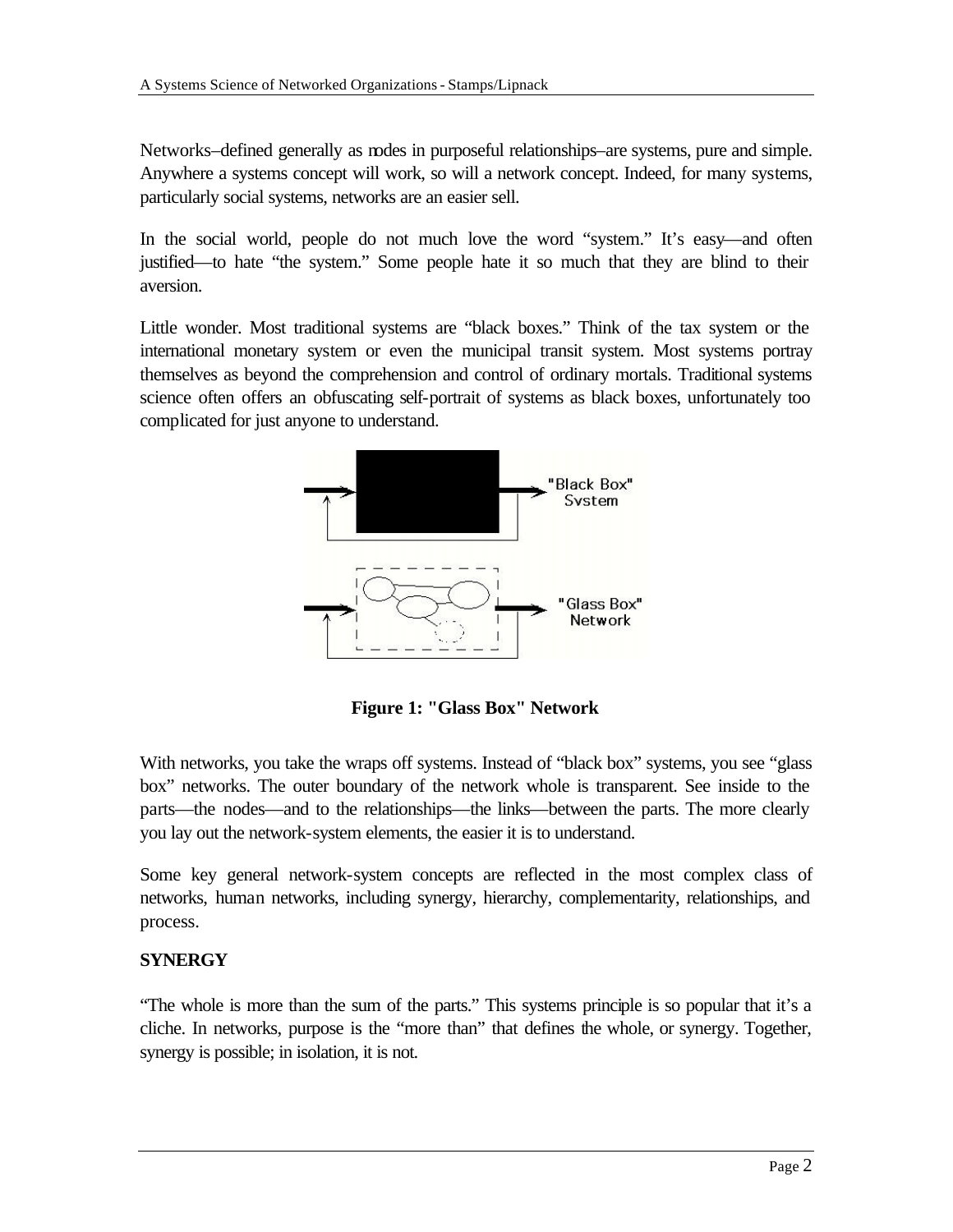*To function, a system—no matter how minimal—has to have some synergy or purpose.*

Purpose relates very practically to how people become legitimized in networks through contribution to the shared purpose. People develop purpose as a resource for their organization, just as people develop procedures and policies using law as a resource. People who participate in planning and decision making internalize the purpose for themselves. They externalize the purpose through explicit plans, information access, and by creating symbols—logos, nicknames, acronyms. Instead of controlling one another through one-way orders or endlessly detailed policies, boundary-crossing virtual team members exercise control through their shared process.

# **HOLONS: HIERARCHY AND COMPLEMENTARITY**

Each of us is a *whole* person who plays a *part* in families, businesses, and communities. Arthur Koestler, the author and systems thinker, coined the word "holon" to stand for this whole/part characteristic of everything (Koestler, 1967). In one brilliant term, Koestler incorporates and binds into a dance the two great metapatterns of systems thinking: levels (hierarchy) and complementarity (Stamps, 1980).

And, as we see in the Parable of the Innovators below, complex boundary-crossing organizations *are* "systems of systems within systems." Every human group is a hierarchy of wholes and parts. Complex group members are themselves systems of systems. The systems principles of segmentation and inclusion apply every time a group splits up into task teams or an alliance jells.

Nothing in groups is as complicated as leadership. One way to simplify complex wholes is to grasp a part that represents the rest. In the search for simple ways to "grasp a group," leaders come in handy. Leaders are people who stand for a group. All organizations have leaders, even self-directed groups, where leadership is assumed from within rather than appointed from without. Networks are rife with leaders.

### **RELATIONSHIPS**

Relationships are elusive "things." For some people, relationships are real; for others, they are not. Some people literally cannot see relationships, even indirectly. These people do well in organizations with rules to govern behavior. They don't fare well in virtual teams and networks, where relationships are at reality's core.

There are so many relationships involved in life, and so many different kinds of them everywhere you look. To simplify this vast interconnected mess, traditional organizations have many one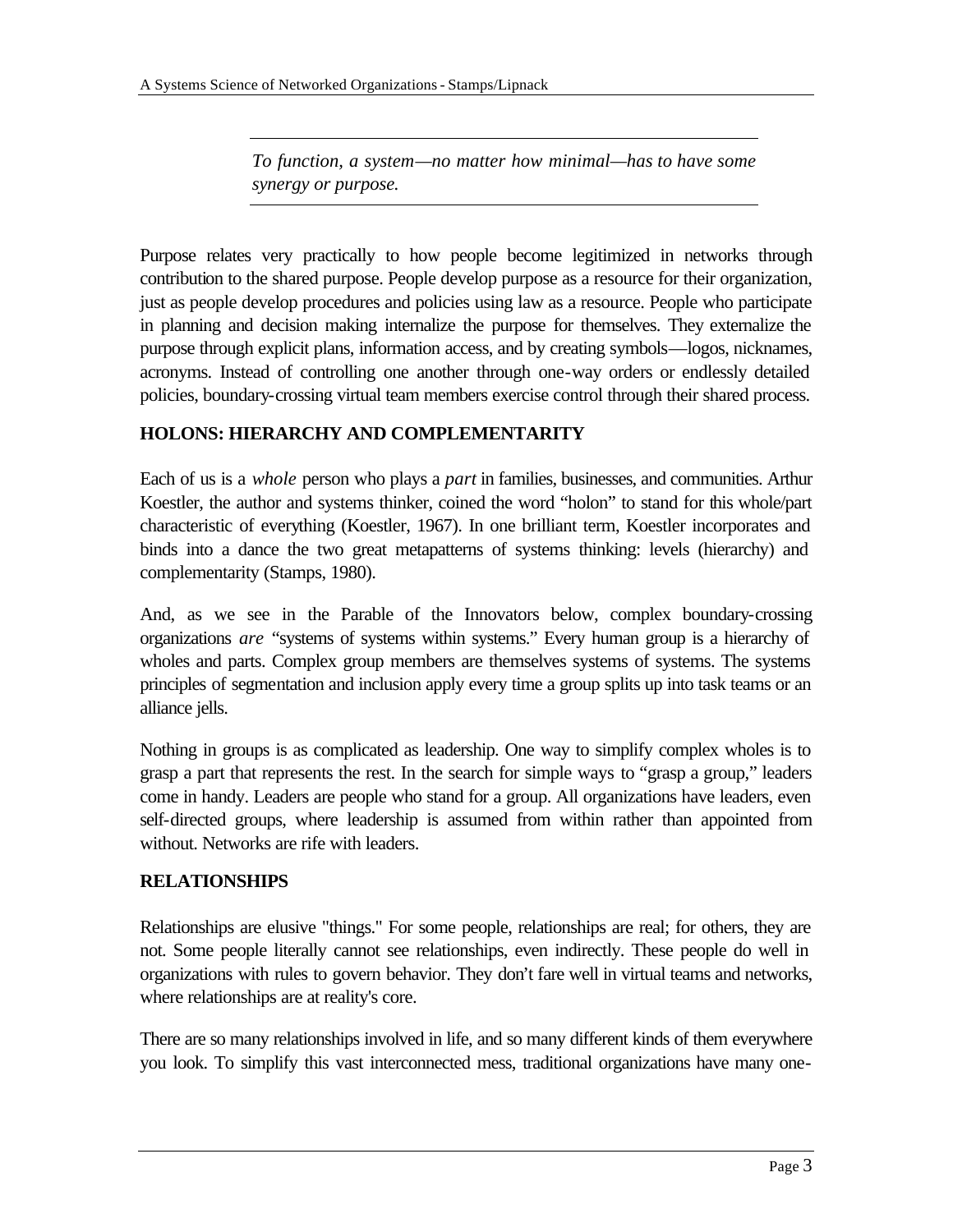way signs. Hierarchies and bureaucracies take an extremely limited approach to how parts interconnect. Generally speaking, orders and information flow in a minimal number of formal channels. Information flows up and commands flow down. This traffic pattern gives rise to the walls, stovepipes, silos, and other hard-to-penetrate boundaries in organizations. By contrast, in networks, connections are many rather than few. Information and influence flow both up and down the levels through links, as well as horizontally within levels.

As with networks, "Systems thinking's fundamental concept is the connecting relationship–what things are doing to each other" (Mandel, 2000). Relationships, in the systems view, are ontologically prior to things, entities. The International Society for the Systems Sciences (ISSS ) Primer Group, after an intensive effort, defines systems thusly:

> *"A System is a Family of Meaningful Relationships (between the members acting as one whole)."*

# **PROCESS**

The generic concept of "networks-in-time," or process, derives from a key common pattern found in physical, biological, and social systems. The popularly-known "S" curve, a representation of the logistic growth curve, which we use in our network models to represent the change process (see Figure 2), appears in the original 1949 paper von Bertalanffy wrote establishing the concept and field of general systems (von Bertalanffy, 1968). It is his first example of an "isomorphy," a general principle that holds across scientific disciplines. An isomorphy crosses boundaries.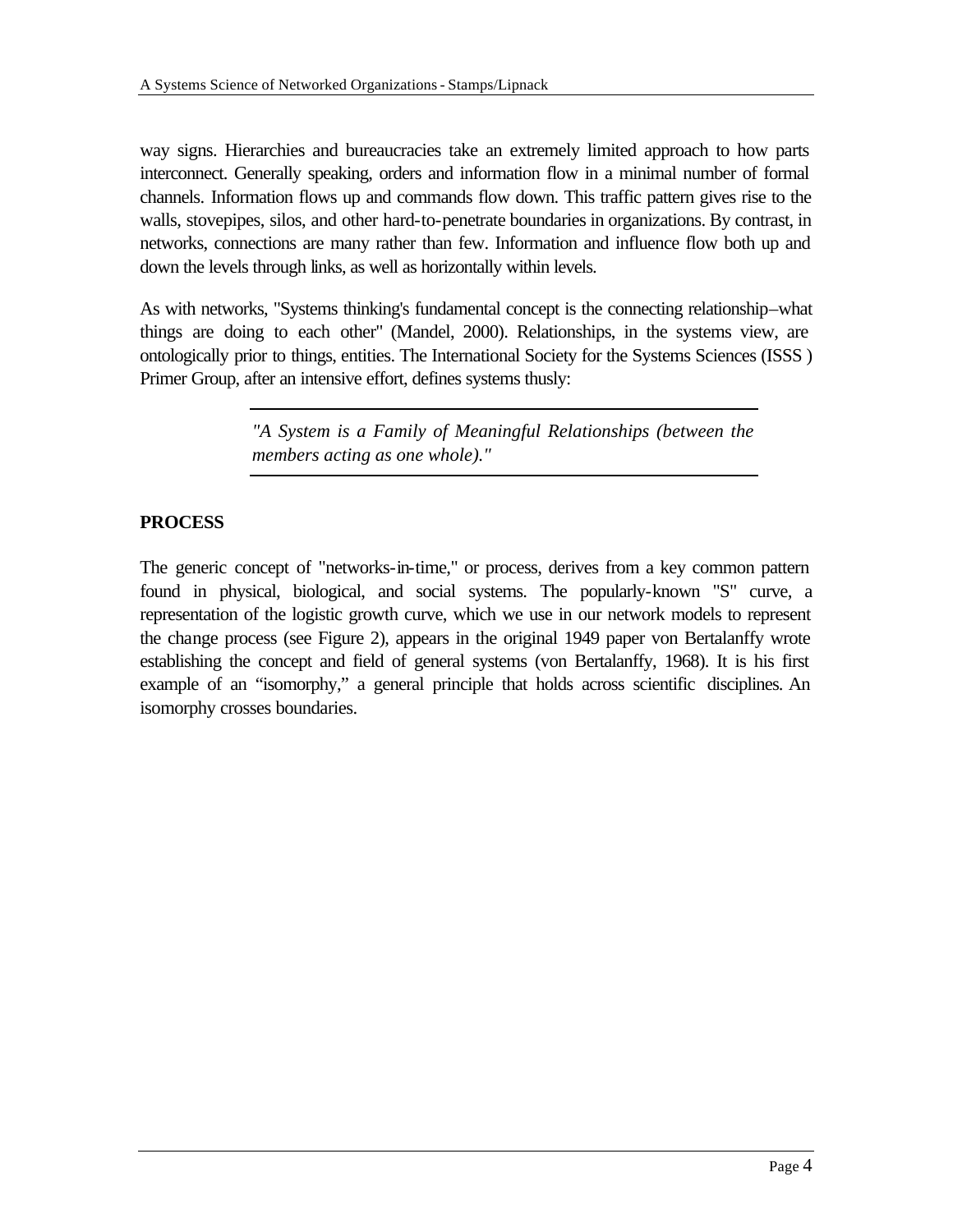

**Figure 2: "Stressed S" Logistic Life Cycle**

Well understood in a wide variety of scientific disciplines, the "S" curve offers accumulated knowledge, available to those who want to deepen their understanding of process.

### **Taxonomy of Network Elements**

For the past twenty years, we've been researching and developing a science of networked organizations (Lipnack & Stamps, 1982, 1986, 1993, 1994, 1997, 2000). Here we summarize the underlying principles of this science.

The classic, von Bertalanffy approach to systems is to view them as "elements in mutual interaction."(Mandel, 2000). In this tradition, we have developed a simple network model with four dimensions—*people (nodes, entities)*, *purpose (wholeness, synergy)*, *links (relationships, patterns)*, and *time (process)*.

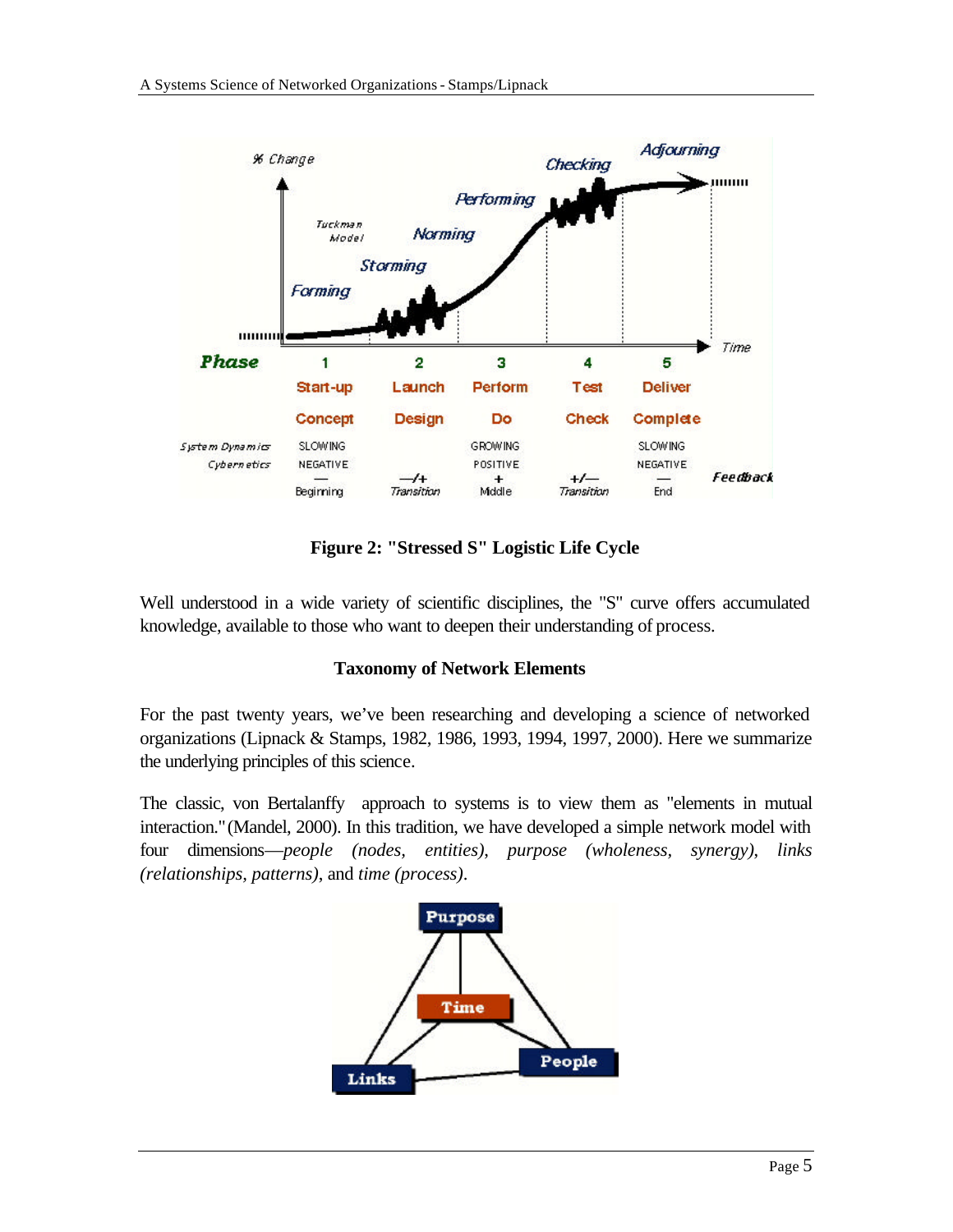### **Figure 3: Four-Dimensional Network Model**

*The four dimensions of the model are plugged into the bedrock of general patterns of organization.*

To account for all the essential characteristics that comprise virtual organizations, we go down a level, expanding each dimension into three elements. These 12 elements are arrayed in the familiar systems model of inputs, processes, and outputs (Figure 4). This generates a matrix of organizational elements, a "periodic table" providing the conceptual infrastructure for practical approaches to creating and managing virtual groups at any scale.

|                |                | System              |                      |  |
|----------------|----------------|---------------------|----------------------|--|
|                | <b>Inputs</b>  | <b>Processes</b>    | <b>Outputs</b>       |  |
| <b>Purpose</b> | Goals          | <b>Tasks</b>        | <b>Results</b>       |  |
| People         | <b>Members</b> | Leadership          | <b>Levels</b>        |  |
| Links          | <b>Media</b>   | <b>Interactions</b> | <b>Relationships</b> |  |
| <b>Time</b>    | Calendar       | <b>Projects</b>     | <b>Life Cycles</b>   |  |

### **Figure 4: Periodic Table of Network Elements**

This taxonomy (a principle-based classification of categories) provides the basic architectural language for creating and sustaining a wide variety of networked organizations. Brief descriptions of the elements as applied to one type, a virtual team, follow:

### **PURPOSE**

| $\bullet$ | Cooperative goals    | Do    |
|-----------|----------------------|-------|
| $\bullet$ | Interdependent tasks | Doing |
| $\bullet$ | Concrete results     | Done  |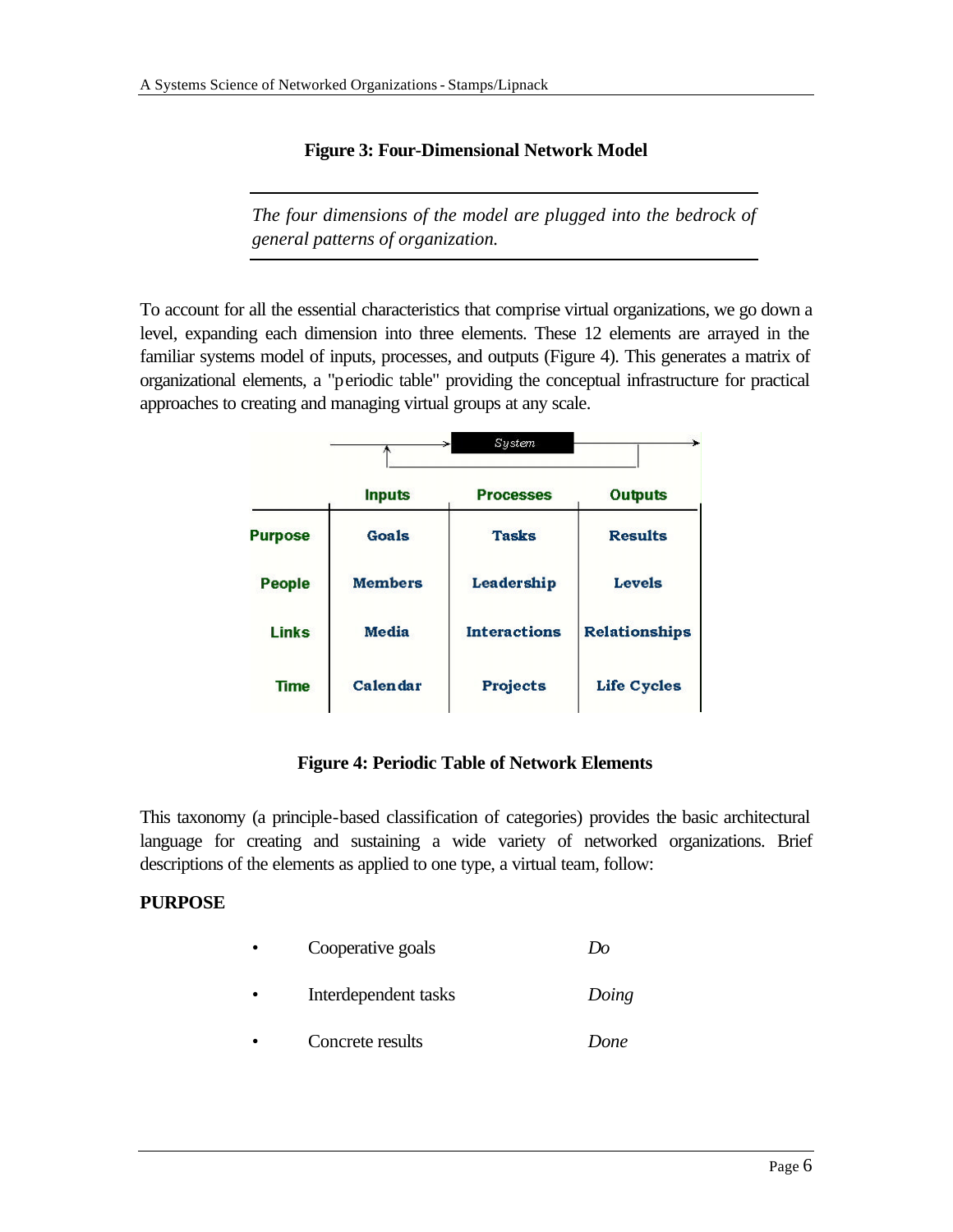Purpose establishes why a particular group works together. Purpose implies some minimal level of interdependence among the people involved. A virtual team is far more reliant on its clear purpose than is a face-to-face one. Because they operate outside the bounds of traditional organizational life without bureaucratic rules and regulations to guide them, virtual teams require a common purpose to stay in tune.

*Cooperative goals* are what purpose looks like at the beginning of any successful teaming process. This is why so many books about teams begin by focusing on goals. A set of *interdependent tasks*, the signature feature of teams, connects desires at the beginning with outcomes at the end. When a team finishes, it has its *concrete results*, the final expression of its purpose*,* the measurable outputs of joint effort. These three elements—cooperative goals, interdependent tasks, and concrete results—enable virtual teams to stay focused and be productive.

#### **PEOPLE (NODES)**

| • Independent members | Parts           |
|-----------------------|-----------------|
| • Shared leadership   | Parts-as-wholes |
| • Integrated levels   | Wholes          |

Special challenges face virtual team members. *Independent members,* the people and groups that make up the team, must act with a significant degree of autonomy and self-reliance. While virtual team leadership tends to be informal, it also is pervasive. The diversity of technical and management expertise required means that members share leadership at different points in the process. In cross-boundary work, *shared leadership* is the norm.

A team is a complex human system with at minimum two levels of organization—the level of the members and the level of the group as a whole. Teams also are parts of larger systems, growing out of and embedded in organizations. To be successful, virtual teams must *integrate levels*  both internally (sub-teams and members) and externally (peers and super-groups).

### **LINKS**

| • Multiple media                 | <i>Channels</i> |
|----------------------------------|-----------------|
| • Boundary-crossing interactions | Communicating   |
| • Trusting relationships         | <i>Bonds</i>    |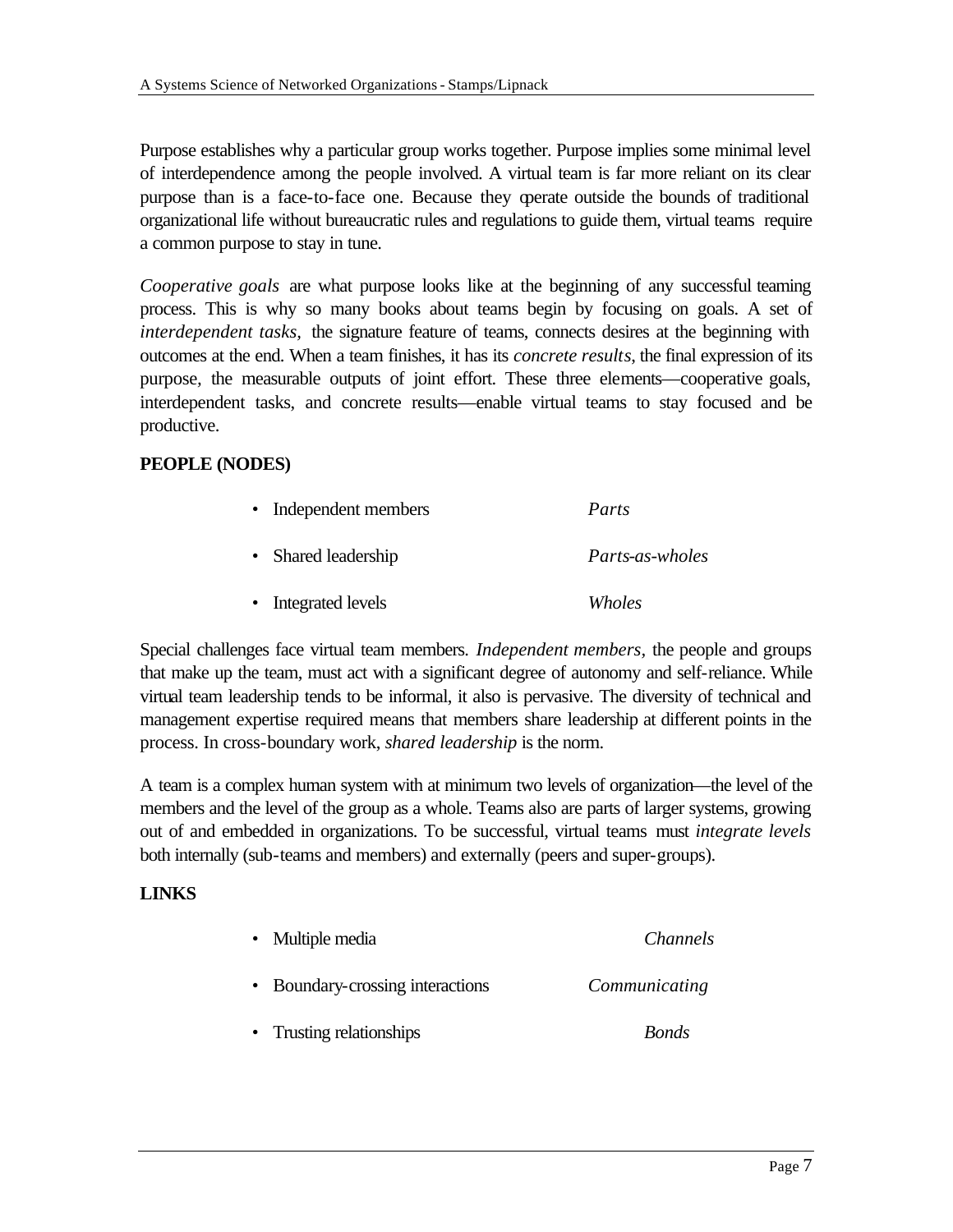What gives *virtual* teams and other networked types such distinction as new forms of organization is the proliferation of their "links." Relatively suddenly, multiple, constantly enhanced modes of communication are widely available. Links provide access to vast amounts of information and unprecedented possibilities for interaction. Twenty years ago, we chose the term *links* for this defining relationship and connectivity feature of networks because it bridges three key aspects of communication.

First, people need the actual physical connections—wires, phones, computers, and the like that provide the potential for communication; they are the prerequisite for interaction. *Multiple media* are moving virtual teams from the extraordinary to the ordinary as the technology wave of Information Age change reaches the mainstream. Connections make *boundary-crossing interactions* possible. The back-and-forth communication among people—the activities and behaviors—constitutes the actual process of work. It is here—at the boundaries of interaction—that virtual teams are truly different.

Through interactions near and far, people develop *trusting relationships,* the invisible bonds (and baffles) of life. People's patterns of behavior mark the outlines of relationships that persist and feed back into subsequent interactions. As important as positive relationships and high trust are in all teams, they are even more important in virtual ones. The lack of daily face-to-face time, offering opportunities to quickly clear things up, can heighten misunderstandings. For many distributed teams, trust has to substitute for hierarchical and bureaucratic controls. Virtual teams with high trust offer this valuable social asset back to their sponsoring organizations for use in future opportunities to cooperate.

# **TIME**

| • Coordinate calendars | Dates            |
|------------------------|------------------|
| • Track projects       | <i>Durations</i> |
| • Follow life cycles   | <b>Phases</b>    |

Collaboration requires parallel work and mutually agreed-upon dates, which in virtual practice means a need to *coordinate calendars* to have conversations and execute work. Virtual teams naturally *track projects* as they carry out their activities largely in cyberspace that insures collaborative feedback and learning. The most successful virtual teams consciously *follow life cycles* of team behavior. Forming, storming, norming, and performing all require extra effort and higher awareness and participation by group members in the management of the whole. Each team has its unique clock.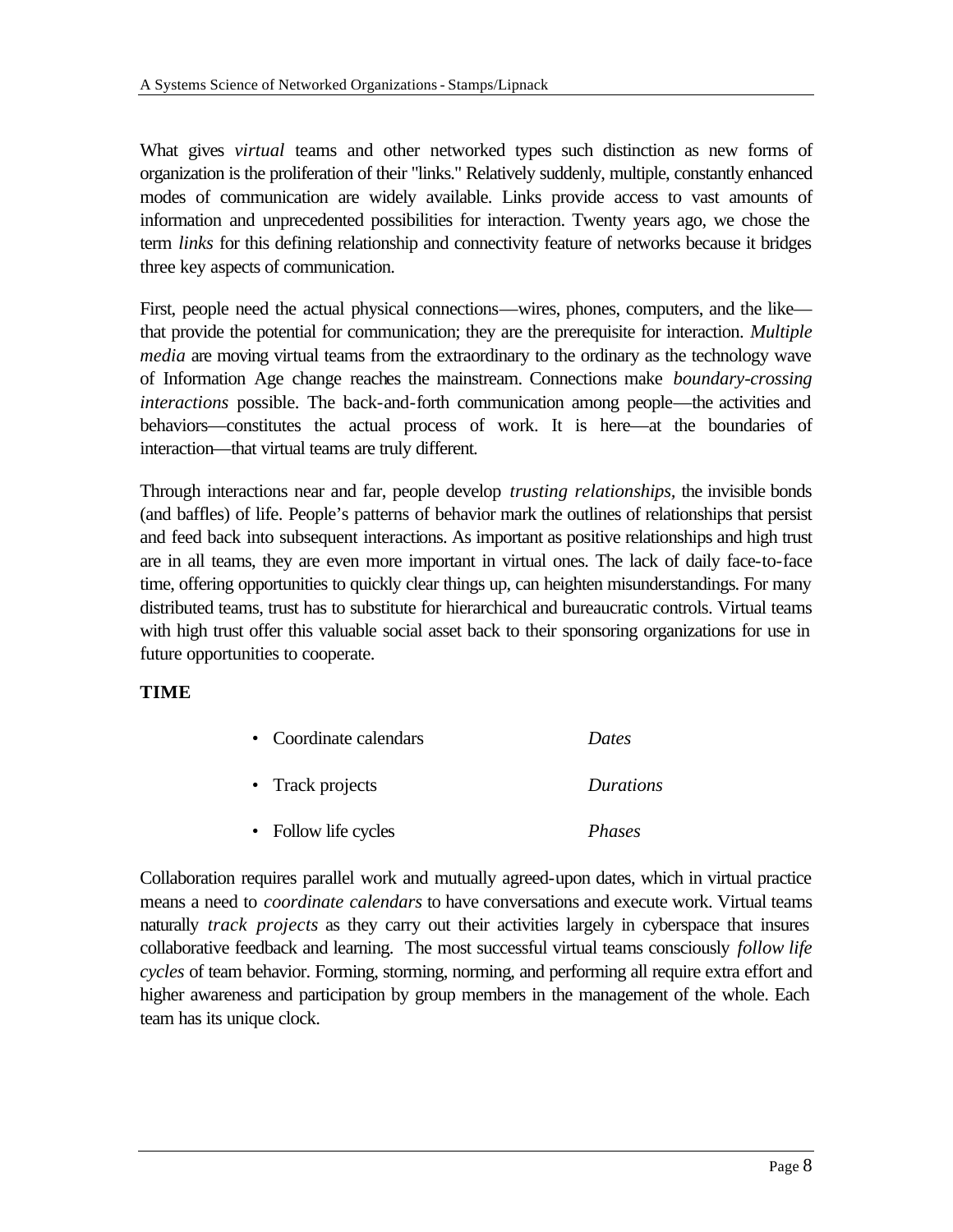# **PRACTICAL PRINCIPLES**

The ability to adapt to the rapidly changing environment of virtual work is enormously enhanced by the use of principles. Experience meshed with theory offers principles for a coherent and testable approach to understanding this new world of work, a scientific approach.

These principles are not sacred, but since publication of our first book on the subject (Lipnack & Stamps, 1982) they have in some form been reviewed, used, and practiced extensively by people in every sector—business, nonprofit, government, religions, and grass-roots. Together they constitute a tested set of principles of virtual work and distributed organization.

The leverage provided by general principles lies in their great power of applicability, enabling speed, adaptability, and customizability. Principles allow you to take knowledge from one situation and transfer it to another.

### **Pattern Language for Networks**

The word "network" is so common that some Internet search engines eliminate those words from any search. The network idea is a general concept like "system," and applies to nearly everything: molecules, neurons, waterways, transportation, television stations, and computers.

Truly fundamental patterns of thinking reflect an underlying configuration to how we understand the world around us–a "pattern language" (Alexander et al, 1977). This shared language simplifies complexity. One such complexity-busting pattern is the systems principle of hierarchy.

This is "hierarchy" in the big picture, different from the conventional meaning in a social context. It's about organization generally—how the right design gives both cooperative and competitive advantage.

Nobel Prize-winning economist Herbert Simon told the most famous parable of systems theory, a story of two Swiss watchmakers (Simon, 1965). Simon calls them Tempus (whom we call Linda), meaning "smooth time," and Hora (our character Sam), meaning "serial time." Our adaptation of this story shows the power of hierarchy of the scientific sort. Simon names this pattern the "architecture of complexity."

### **THE INNOVATORS**

Two young technologists, feeling the limits of their then crude craft, begin to develop breakthrough products for their market. Soon, both develop splendid prototypes of awesome versatility and complexity. Indeed, Sam Serial, the prized protege of the traditional masters in the field, finishes his model noticeably sooner than Linda Levels, the challenger of orthodoxy.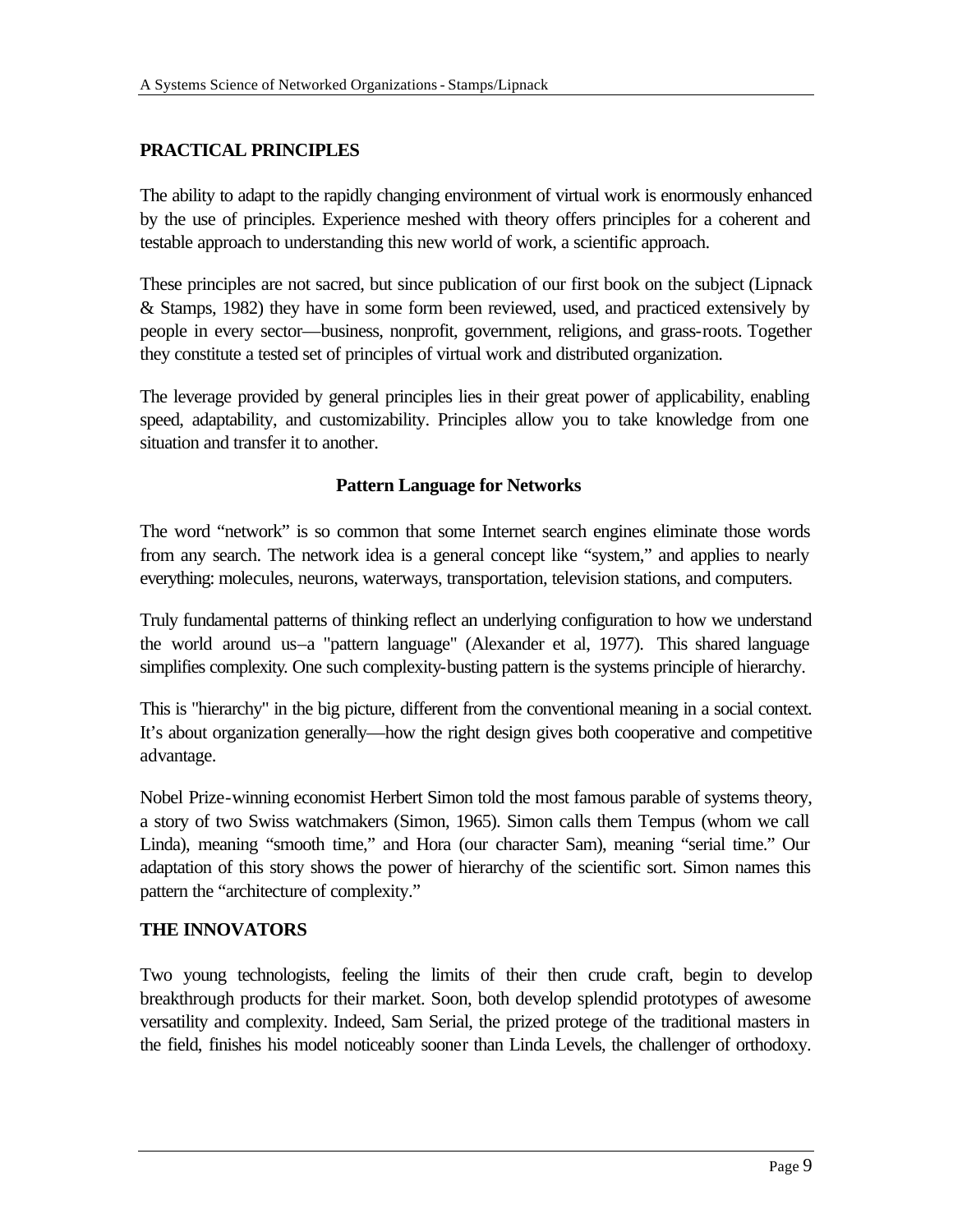Clearly, Sam has the edge in what could be a very big market. The business press eagerly looks forward to the unfolding story.

News of the revolutionary demos spread, and people start to call for information, interrupting the young entrepreneurs with questions. Within a few months, Linda is delivering to delighted customers, while Sam struggles to complete the first production copy as orders pile up. Both decide to hire apprentices and to train new workers in their respective methodologies to meet the demand. Linda is able to train new people quickly and boost production enormously, while Sam sinks further into minutiae as training crawls and products only occasionally appear.

After Sam Serial's bankruptcy, observers begin to investigate to learn what they can from this epic story of success and failure. The key difference, they discover, is in how each designs the work of constructing the product—the organizational advantage.

Sam simply extends the "Old Way" of fitting pieces together into a whole by adding many more pieces. The effect is somewhat like a rich mosaic, a thousand parts put together intricately, just so—a beautiful but fragile assembly.

Linda, however, borrows a method from nature and constructs a series of subassemblies, 10 pieces to a group, intermediate components of the product. The extra steps spent putting subassemblies together account for the initially longer time needed to build the prototype. Nevertheless, this integrated approach produces a design both elegant and resilient.

When assembly is interrupted, the partially completed unit is put down and naturally it falls *apart.* It *dis-assembles.* What works well in isolation does not always work well in the real world that is full of interruptions—otherwise known as change. For each thousand steps of process, Sam risks hundreds of steps at every interruption, while Linda loses only an average of five steps when she resumes the assembly process. Linda has designed "stable structures" between the elementary pieces and the product as a whole, specific points in the process that hold together without the next step.

The power of Linda's method of chunks within chunks becomes clear as volume increases and markets change. Linda Levels, with a probability of just one interruption per 100 steps, gains a 4000-to-1 advantage over Sam Serial.

### **COMPLEXITY**

Systems within systems within systems. Why is this design principle so universal and so powerful?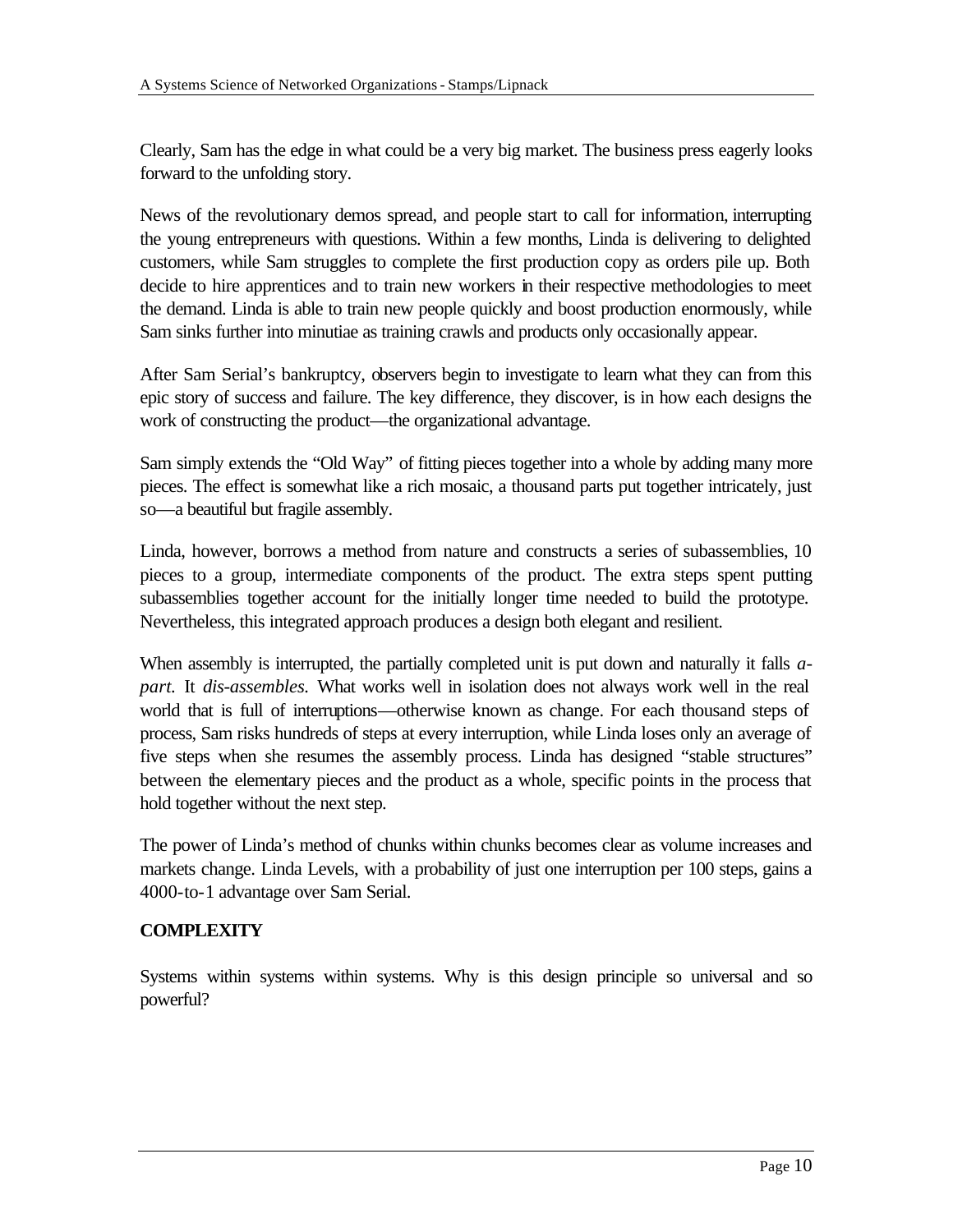Simon says that complexity evolves much more rapidly from simplicity if there are "stable intermediate structures," subsystems sturdy enough not to pull apart. Hierarchies predominate in nature, he says, because "hierarchies are the ones that have the time to evolve."

> *This is a profound, basic, natural design principle: a hierarchy of levels.*

In the scientific sense of levels, hierarchy is basic to astronomy: planets and satellites in solar systems in galaxies in galaxy clusters that are part of super-clusters and even greater amalgamations. Hierarchy brings us molecules, atoms, particles, and quarks in physics. Biology has cells, tissues, organs, organisms, ecologies, and environments. Pennies make up dimes that make up dollars in the U.S. currency system. Time comes in subassemblies of minutes, hours, days, weeks, months, and years. Libraries shelve books according to the Dewey Decimal System version of this theme. We even build our community communications systems this way with trunks, feeders, and drop lines to the house.

Levels within levels—hierarchies—permeate every aspect of the core technology of the Information Age. Computer hardware is built in levels—from binary switches to chips to logic boards to computers to systems with peripherals. We design software in levels of complexity from machine languages to assemblers to operating systems to applications; structure files hierarchically in folders; and connect PCs in local-area networks plugged into wide-area networks linked to virtual private networks on the global Internet.

We use the hierarchy principle every time we analyze a problem or break something complex into smaller parts. We also use it to put things together, for synthesis, to create new wholes out of parts. When we outline our thinking, we use hierarchy.

It is no surprise, then, that the same level structure permeates organizations. As individuals, we are parts of families who make up communities and neighborhoods, which in turn are included in local, state, and national jurisdictions. All of these are points of natural cleavage—stable intermediate structures, as Simon says—in the hierarchy of society.

> *All networks and virtual teams are hierarchical in the scientific sense. Even the simplest ones are made up of interacting parts that are themselves complex—people or groups.*

Interruption is a metaphor for change in the story of the inventors, Linda Levels and Sam Serial. The need to organize in stable clusters, modules, and levels increases as the pace of interruption picks up. Subassemblies—distinct components that can stand on their own—become more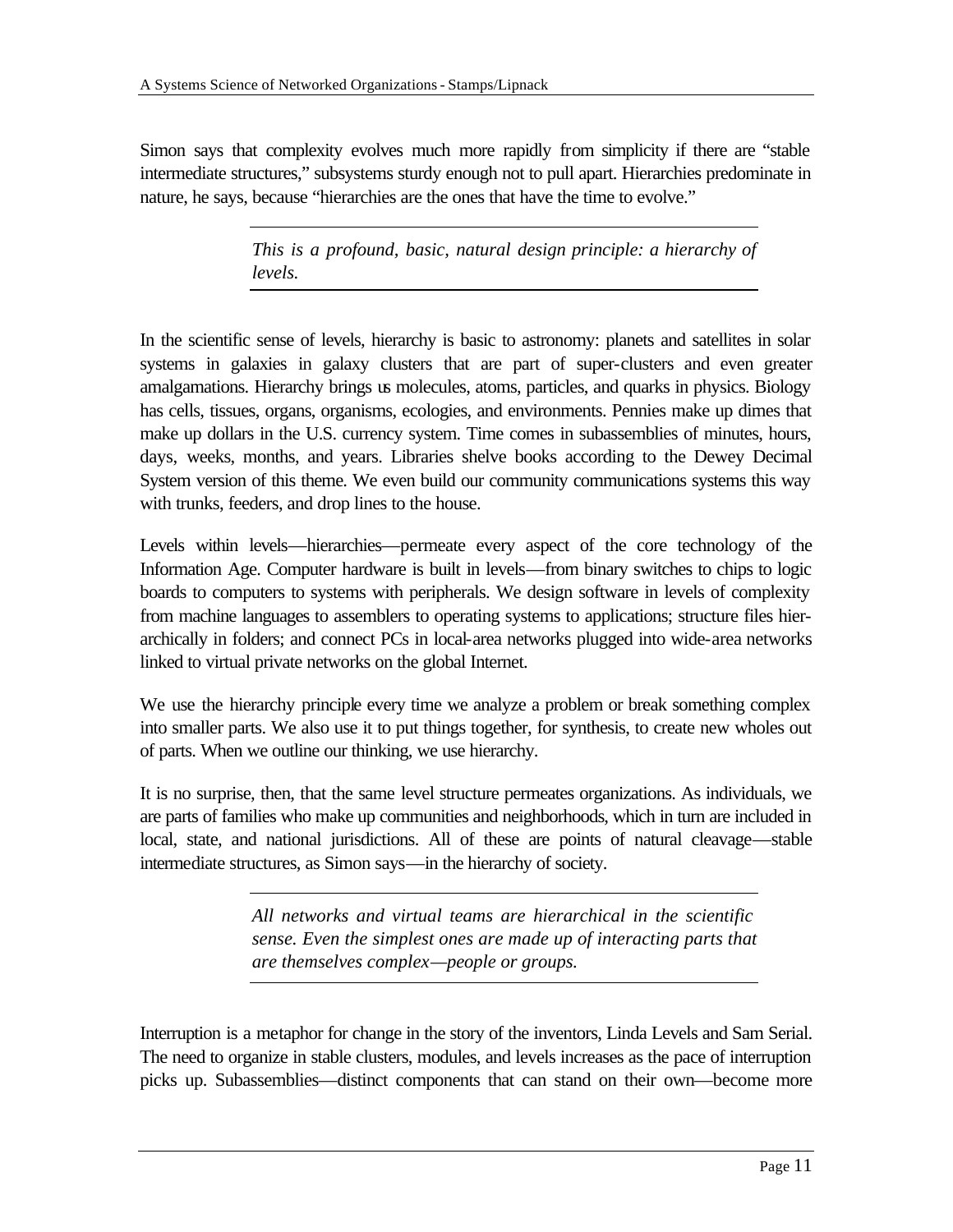necessary, while rigid control structures become liabilities under the unrelenting push of everincreasing change.

Networks do not throw the baby out with the bath water. They directly incorporate the powerful principle of hierarchy in its timeless sense—the *force behind stable structures—*into the organizational form of networks, a key legacy of the Agricultural Age of hierarchy.

### **HIERARCHY RULER**

To get a grip on size and scope, apply the "Hierarchy Ruler."

The Hierarchy Ruler (Figure 5) is one of the most useful mental tools you can employ. On the Hierarchy Ruler, the anchor is in the middle instead of at one end. Set a point of reference and then look up, down, and across. Each boundary offers an opportunity for multiple perspectives, like that of Janus, the ancient Roman deity who could simultaneously see both inside and outside the walled city from his palace portal.



**Figure 5: Hierarchy Ruler**

This mental ruler is a portable, general-purpose tool that can measure complexity in many kinds of things. Its anchor—its point of reference—is a movable one. Indeed, to tap this ruler's power, you *must* move the reference point.

Place it at different boundaries to assess situations from other points of view. This is a critical cross-boundary networking skill that many people already use well intuitively.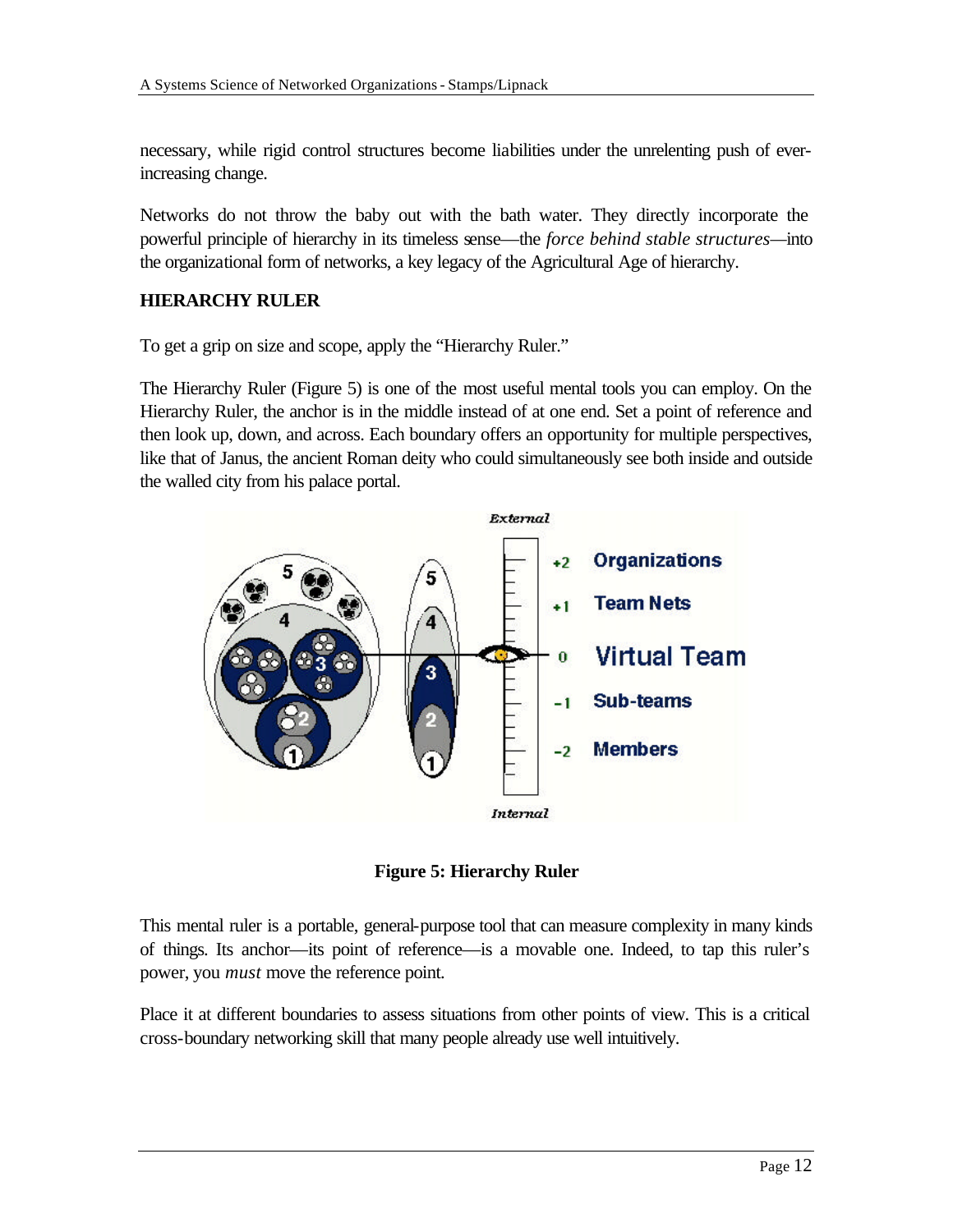*The hierarchy ruler is a powerful tool for resolving conflict.*

The corporate boundary is a common point of reference. From the CEO view, the whole organization is your responsibility. From that boundary, you can see both the internal complexities—strategies, budgets, politics, love affairs—and the external ones—competitors, markets, global upheaval. Anchored at the reference point:

> *• Look Up.* Externally, ask what significant relationships the company engages—strategic alliances, associations, and coalitions; further out, see the enterprise in the context of whole industries and markets.

> *• Look Across.* At the same level of organization, survey other enterprises, your peers as competitors, collaborators, customers, and vendors; see yourself as a center and view others from core to peripheral relationships.

> *• Look Down.* Internally, look for the major components, the departments or divisions that tell the broad story of what the enterprise does. Each internal division itself may be made up of groups within groups within groups.

Now move the reference point from the corporate boundary down to your own organization and drop it again to your team, then perhaps yet again to subgroups within the team. Or go up from the enterprise to alliances, coalitions, markets, industries and regions—ever-wider circles of associations.

### **"RULE OF TWO"**

Wholes and parts are gifts from the universe. They make it possible to simplify the complex.

*The network itself embodies this valuable mental tool of levels within levels, a whole composed of people and small groups that are themselves complex.*

While whole-part pattern-recognition enables a group to better cope with complexity, too much of a good thing will eventually lead again to information overload and breakdown. Too much focus on ever-smaller parts leads to deadly, time-consuming micro-management and planning inefficiency. Similarly, the meaning of myriad wholes that a team can be considered a part of can get lost in the global ever-after, in which boundaries abound.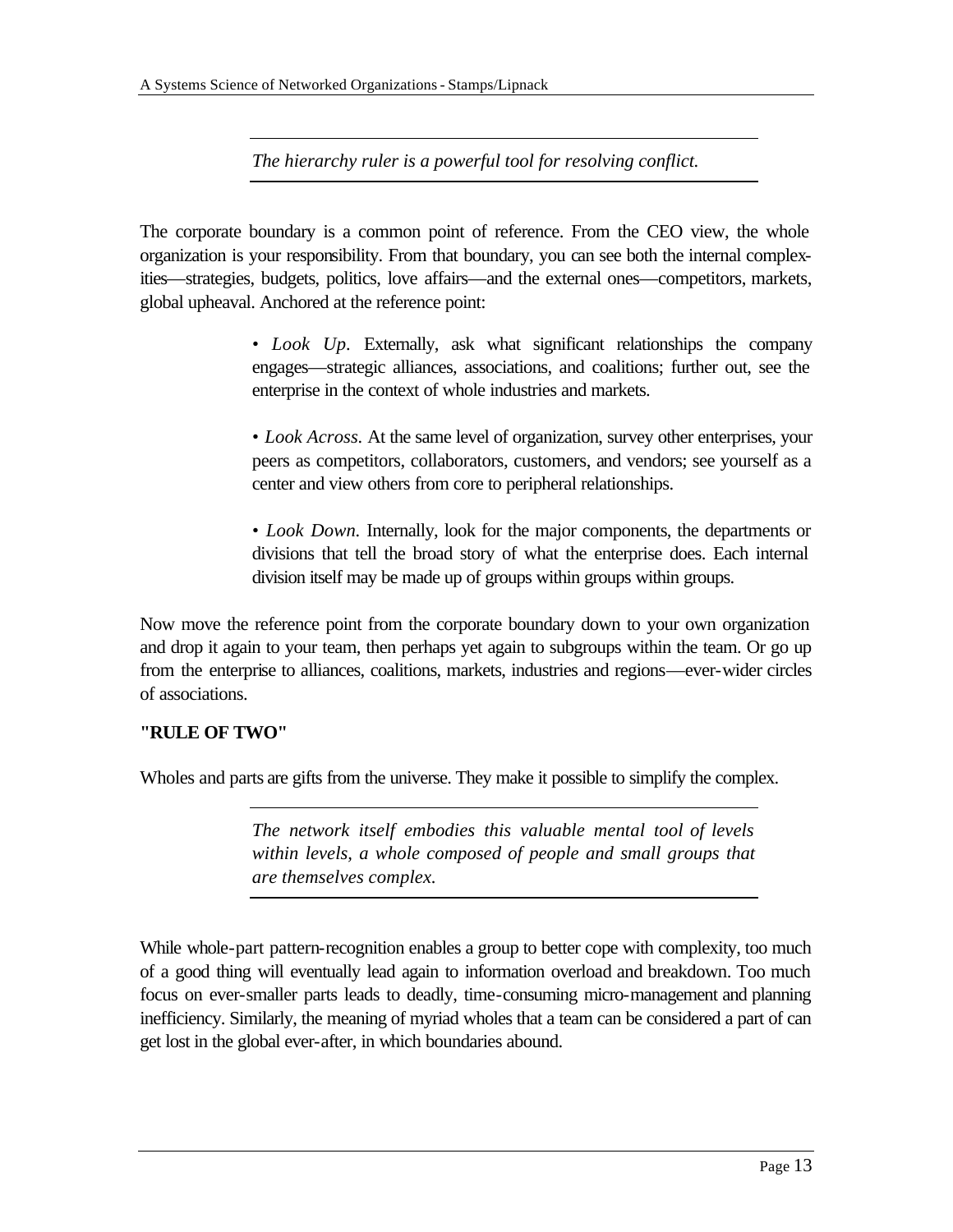In our experience, the Hierarchy Ruler works best when you observe the "Rule of Two." This means that from a given point of reference, two levels up and two levels down usually provide about the right measure of scope and detail. The trick, of course, is to set points of reference at the most relevant levels of organization, those that reflect relatively stable structures and have internal coherence.

This prospective practical "rule" of thinking is akin to the experimentally established observation of the "Rule of Seven"—people can easily keep about seven categories (e.g., numbers, details, points, names) in mind at once.

# **A Systems Strategy for Real Life**

Although we have spent 20 years stressing the benefits of cooperation over competition, we also know that in reality these two tendencies dance with each other. "Co-opetition" is the newly coined term for this uneasy dynamic of simultaneous cooperation and competition (Lipnack & Stamps, 1993).

Co-opetition, the complementarity of competition and cooperation, is the "yin/yang" systems dynamic at the heart of our global economic and social system.

While complements, competition, and cooperation cannot be evenly matched. If they are, progress stagnates and change recedes. One tendency or the other must dominate to carry the process forward. In networks large and small, cooperation provides the greater driving force.

> *Cooperation is the survival strategy for networks. When necessary, the smart cooperator is also an excellent competitor.*

Cooperation sounds nice in theory, but should we heed the conventional wisdom: "Nice guys finish last?" Apparently not. The mad partnering evidenced by Internet companies indicates that cooperation with competitors may be the only way to finish.

The tooth-and-claw competition of Darwin that many assume to be the natural condition of life is giving way. There is accumulating evidence that cooperation is evident at all levels of biology's kingdoms—from cells to big-brained mammals. It may be particularly evident in humanity's remarkable spurt of evolution over the past few million years. Cooperators seem to be the survivors. It's a strategy.

In the original logic of games, an aggressive competitor invariably wins over a willing cooperator because they only played single games, one at a time. However, if the game expands with more rounds of play involving more people, people's behavior has consequences. When the behavior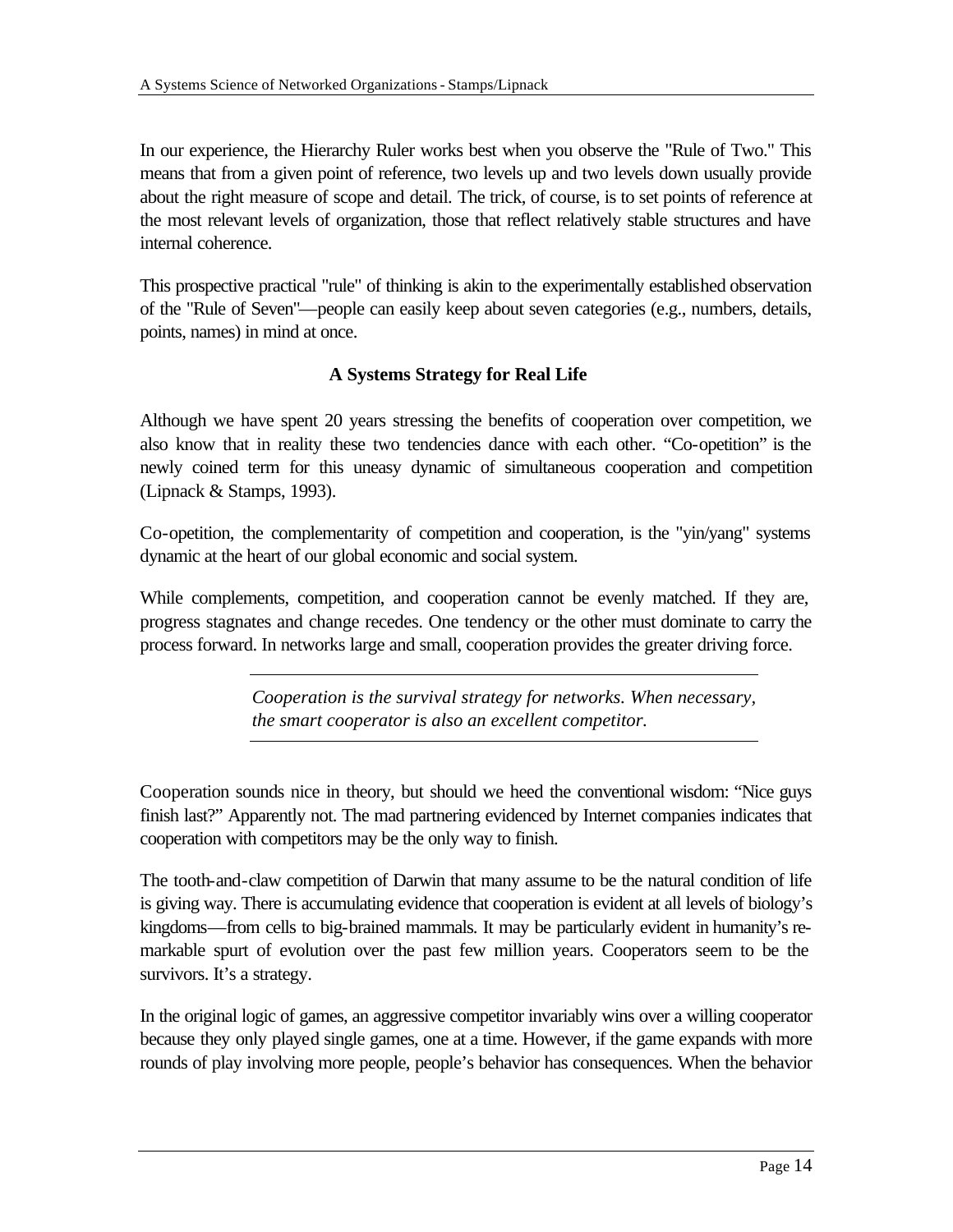in past games is known prior to future games, it carries a self-correcting social consequence. If you do in another person and no one else hears about it, you can probably get away with it. Yet when your behavior becomes public, it suggests how you will play in the future. Other may not want to play with you.

The reasoning is common sense. If people know that I cooperate, they will want to associate with me. Together we can do more than we can separately. Cooperators win.

Perhaps the most famous event in game-theory history illustrates this view. In the 1950s, Robert Axelrod, a leading practitioner of games, stages a series of contests to find the best strategy for logically combining competition and cooperation. People propose various strategies that are translated into lines of code. These are in turn put into the equivalent of an open cyberspace market so that games can undergo many repetitions. Anatol Rapoport, the mathematician and one of the original four founders of the Society for General Systems Research, predecessor of ISSS, submits the winning strategy. It remains the undisputed champion.

With both a catchy name and the shortest code, Rapoport's "Tit-for-Tat" strategy is simple: Cooperate on your first move, then match the other player's response with the same strategy. You might call it "tough cooperation." In short:

*Reach out, then respond in kind.*

Open with friendship then respond to opportunities with cooperation and challenges with competition. This strategy works even where there initially are only a few cooperators in a sea of competitors. Tit-for-tat cooperation slowly accrues benefits while competitors can at best achieve a standstill as they beat up on each other.

The advantage of cooperation will only grow in the years ahead. At the same time, the payoffs from purely competitive strategies likely will diminish. In the age of information, the foundations that support competition are shifting dramatically :

- From material scarcity to information plenty;
- From limited information to information access; and
- From anonymous players to trusted partners.

Cooperation is the winning strategy, as true within systems science as in the world outside us.